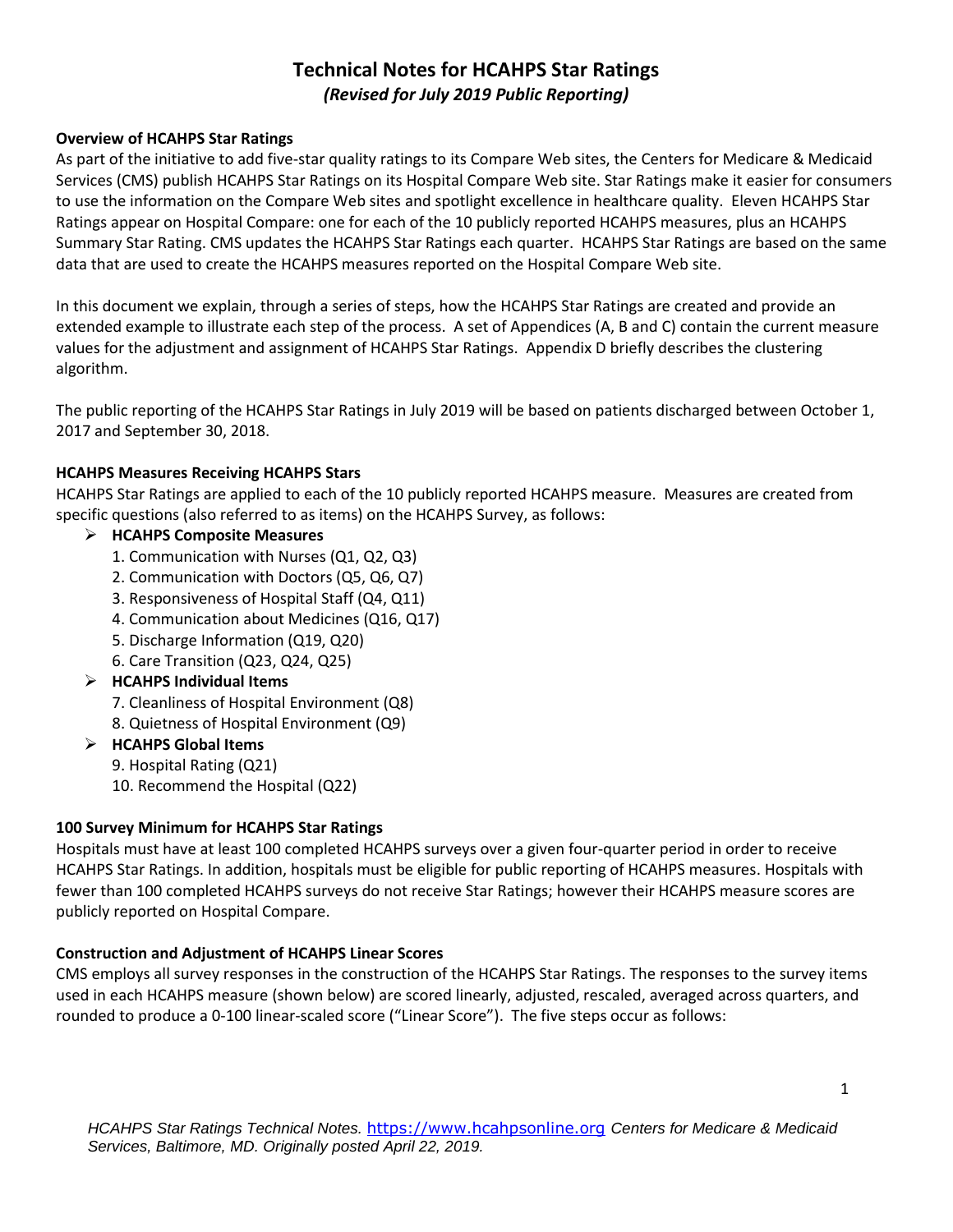#### **One: Linear scoring**

The Linear Score used in HCAHPS Star Ratings is closely related to the "top-box," "middle-box" and "bottom-box" scores publicly reported on the Hospital Compare Web site.

Individual responses to the HCAHPS Survey are scored as follows:

**For items 1-9, 11, and 16-17:**   $\triangleright$  "Never" = 1; "Sometimes" = 2; "Usually" = 3; and "Always" = 4 **For items 19 and 20:**   $\triangleright$  "No" = 0; and "Yes" = 1 **For item 21:**   $\triangleright$  Hospital Rating "0" = 0; Hospital Rating "1" = 1; Hospital Rating "2" = 2 ... Hospital Rating "10" = 10 **For item 22:**   $\triangleright$  "Definitely No" = 1; "Probably No" = 2; "Probably Yes" = 3; and "Definitely Yes" = 4 **For items 23, 24, and 25:**   $\triangleright$  "Strongly Disagree" = 1; "Disagree" = 2; "Agree" = 3; and "Strongly Agree" = 4

The item responses are averaged at the hospital level to form the hospital-level mean for each measure.

## **Two: Adjustment of HCAHPS linear scores**

CMS applies adjustments for the effects of patient mix, survey mode, and quarterly weighting through a series of steps, as follows.

First, CMS applies patient-mix adjustment (PMA) to quarterly HCAHPS scores to account for the tendency of certain patient sub-groups to respond more positively or negatively to the HCAHPS Survey. PMA enables fair comparisons across hospitals by adjusting hospital scores as if all hospitals had an identical mix of patient characteristics. The patientmix adjustment table can be found in Appendix A (Table 1a and 1b). Appendix A also contains the national means (Table 2a and 2b) for patient-mix variables. These adjustments are applied to HCAHPS scores on the scale shown above. These values are shown for each answer option on the survey instrument. Additional information about the application of the HCAHPS patient-mix adjustments, including the definition of the PMA factors, can be found in the documents on the HCAHPS On-Line Web site, [www.hcahpsonline.org,](http://www.hcahpsonline.org/) under the *"Mode & Patient-Mix Adj"* button.

Please note: The HCAHPS Patient-Mix Adjustment (PMA) model was updated to add Question 28, patient's self-reported overall mental or emotional health, beginning with July 1, 2018 (Quarter 3, 2018) discharges. The new PMA variable is called Self-Rated Mental Health. In addition, the label for overall health was changed to "Self-Rated Overall Health."

Self-Rated Mental Health follows the same linear parameterization as Self-Rated Overall Health: patient responses are coded as 1 ("Excellent") through 5 ("Poor"). The patient-mix adjustment model will thus include both Self-Rated Overall Health and Self-Rated Mental Health. HCAHPS survey results were adjusted using the new PMA model beginning with July 1, 2018 discharges.

Adjustments and national means contained in Tables 1a and 2a, respectively, are needed to estimate PMA for discharges prior to July 1, 2018. To estimate PMA for discharges on or after July 1, 2018 please see Tables 1b and 2b. Second, HCAHPS quarterly scores are adjusted for the effect of mode of survey administration (mail, telephone, mixed mode or Interactive Voice Response). CMS derived the survey mode adjustments from a large-scale, randomized mode experiment. The mode adjustments are included in Appendix B. Similar to PMA, these adjustment are applied on the original scale shown on the HCAHPS survey instrument for each measure. For detailed information about the mode experiment and survey mode adjustment, please see [www.hcahpsonline.org.](http://www.hcahpsonline.org/)

If the measure is a multi-item composite, averaging of items within composites takes place at this point.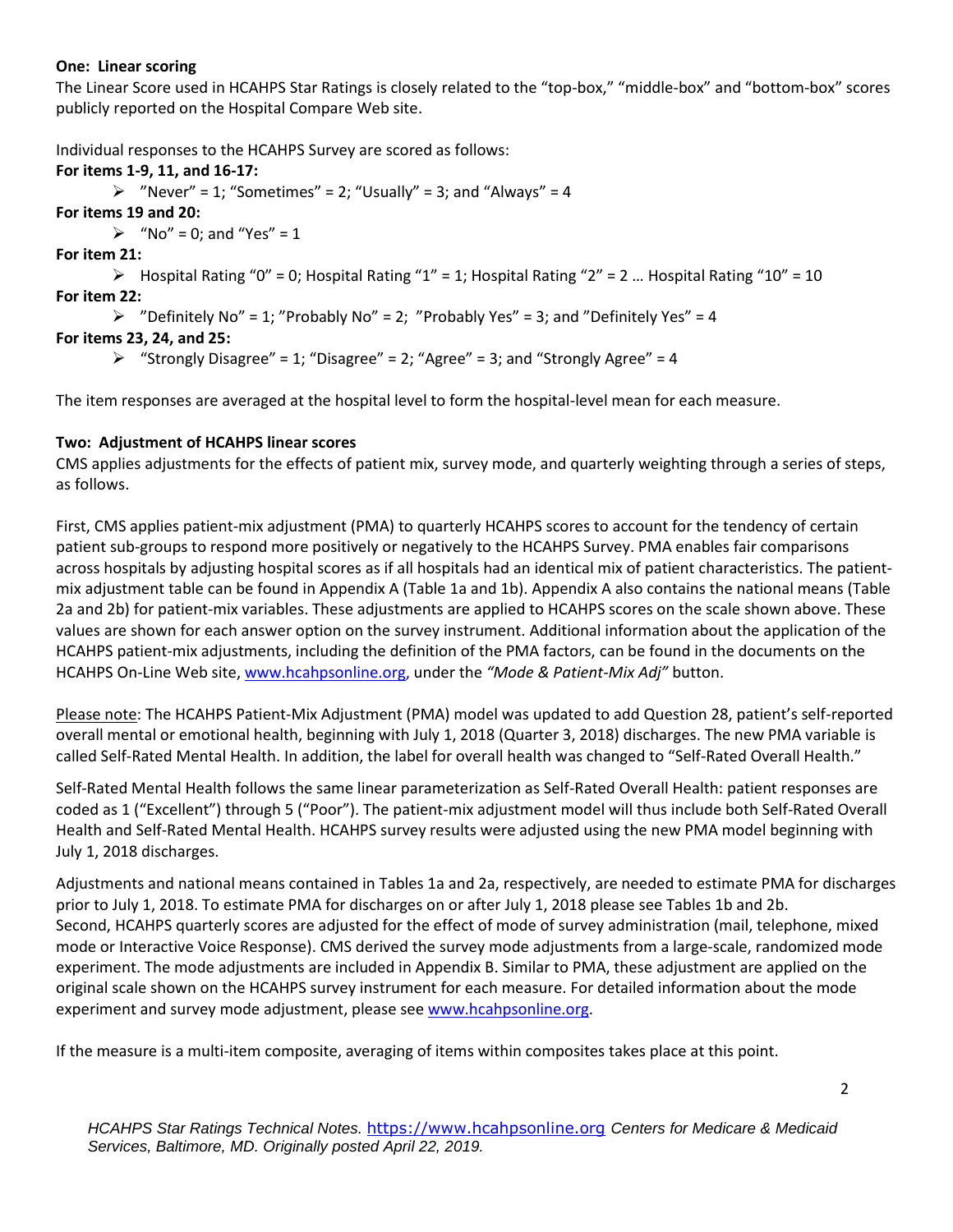#### **Three: Rescaling of HCAHPS linear adjusted scores**

Each adjusted HCAHPS linear measure score on the original scale (shown above) is then transformed into a 0-100 linearscaled score using the following conversion:

The PMA- and mode-adjusted hospital-level measure mean, **M**, minus the lowest possible response to the measure, **R**, divided by the highest possible response to the measure, **K**, minus the lowest response, R. An example follows:

$$
100*\frac{M-R}{K-R}
$$

#### **Four: Weighted Average of Quarters of HCAHPS linear scores**

The four-quarter averages of HCAHPS linear scores are weighted proportionately to the number of eligible patients seen by the hospital in each quarter of the reporting period. Specifically, each quarter's score has a quarterly weight equal to that quarter's eligible discharge size divided by the total eligible discharge size for the four quarters that make up the reporting period.

#### **Five: Rounding of HCAHPS linear scores**

The four-quarter averages of HCAHPS linear scores are rounded to integer values (whole numbers) using standard rounding rules, as follows:

If the unrounded four-quarter average is less than [X.5], then round down to nearest whole integer. If the unrounded four-quarter average is equal to or greater than [X.5], then round up to nearest whole integer.

#### **An example of the calculation of an HCAHPS Linear Score**

The following is an example of the construction and adjustment of an HCAHPS linear score.

#### **Step 1: Linear scoring**

For a single quarter from Hospital A, 5 patients responded by telephone to HCAHPS Survey Cleanliness item (item 8) as follows: 4, 4, 3, 2, and 4. The mean of these responses is **3.4**.

#### **Step 2: Adjustment of HCAHPS linear scores**

This hospital has a total patient-mix adjustment of **-0.038** and a telephone mode adjustment of **-0.018** (as found in the Appendices that follow).

Patient-mix adjustment applied: 3.4 – 0.038 = **3.362**  Phone mode adjustment applied: 3.362 – 0.018 = **3.29** (M) Cleanliness has a maximum response of 4  $(K)$  and a minimum response of 1  $(R)$ .

#### **Step 3: Rescaling of HCAHPS linear scores**

To put this score into the 0-100 scale: 100\*((3.29 – 1) / (4 - 1)) = **76.33** Thus, **76.33** is the quarterly Linear Mean Score for Cleanliness for Hospital A.

#### **Step 4: Weighted Average of Quarters of HCAHPS linear scores**

The four-quarter averages of HCAHPS linear scores are weighted proportionately to the number of eligible patients seen by the hospital in each quarter of the reporting period. For instance; a hospital has the following scores and numbers of eligibles for the four quarters in a reporting period: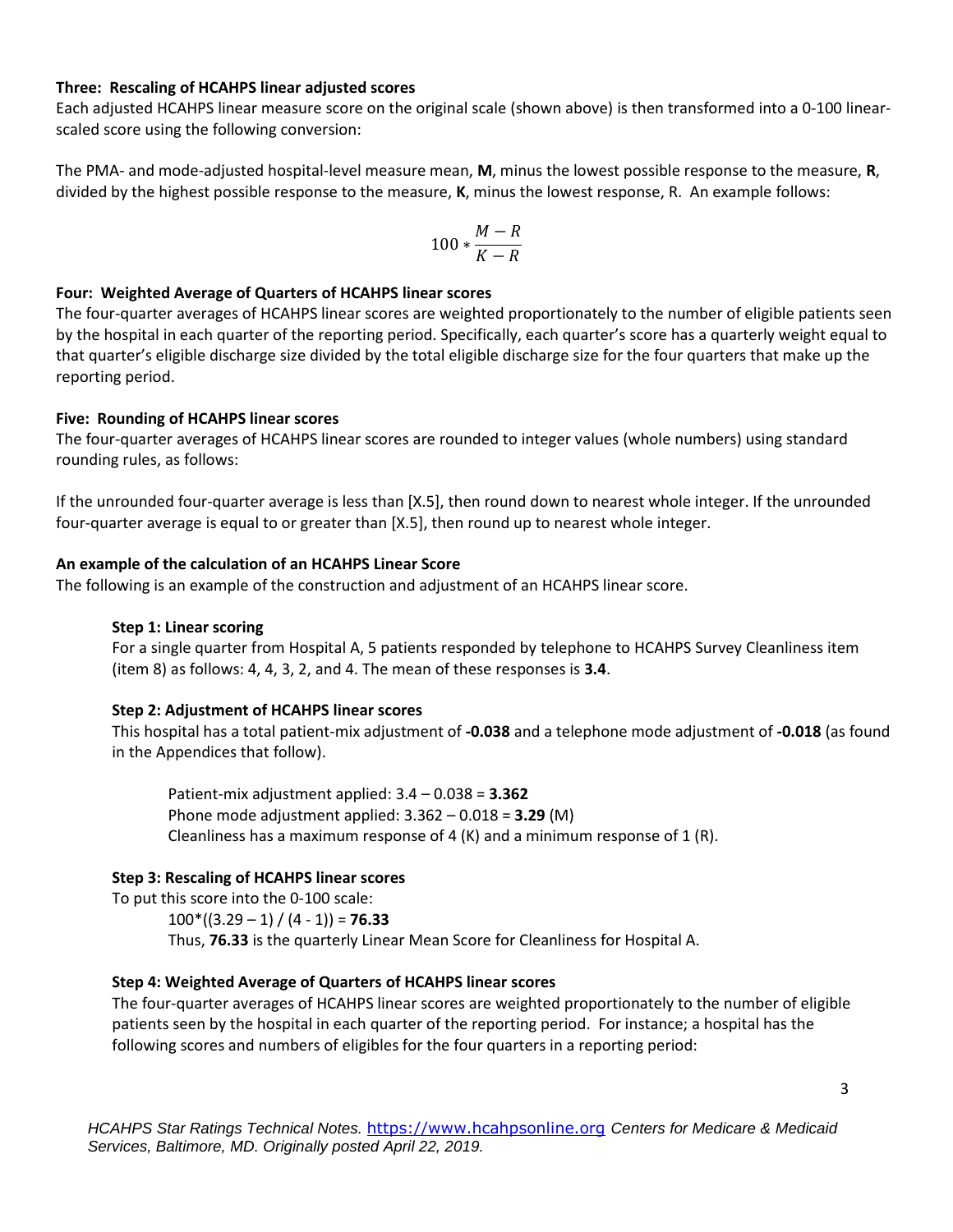Q1: 72.35, 4 eligibles; Q2: 67.26, 7 eligibles; Q3: 75.94, 8 eligibles; Q4: 76.33, 5 eligibles.

$$
4 + 7 + 8 + 5 = 24
$$
 total eligibles  
 $\left(72.35 * \left(\frac{4}{24}\right)\right) + \left(67.26 * \left(\frac{7}{24}\right)\right) + \left(75.94 * \left(\frac{8}{24}\right)\right) + \left(76.33 * \left(\frac{5}{24}\right)\right) = 72.89$  four quarter average

### **Step 5: Rounding of HCAHPS linear scores**

Four-quarter averages of HCAHPS linear scores are rounded to integer values using standard rounding rules, as follows:

72.89: .89 is greater than .5; so the linear score is rounded up to the next integer, 73.

### **Conversion of Linear Scores into HCAHPS Star Ratings for the 10 HCAHPS Measures**

Next, CMS assigns 1, 2, 3, 4, or 5 whole stars (only whole stars are assigned; partial stars are not used) for each HCAHPS measure by applying statistical methods that utilize relative distribution and clustering.

The Star Rating for each of the 10 HCAHPS measures is determined by applying a clustering algorithm to the individual measure scores. Conceptually, the clustering algorithm identifies the 'gaps' in the data and creates five categories (one for each star rating) such that scores of hospitals in the same score category (star rating) are as similar as possible, and scores of hospitals in different categories are as different as possible. This clustering algorithm is the same one employed by CMS to determine Medicare Part C and Part D Star Ratings.

The variance in measure scores is separated into within-cluster and between-cluster sum of squares components. The algorithm develops clusters that minimize the variance of measure scores within the clusters. More specifically, the clustering algorithm minimizes the within-cluster sum of squares for each of the Star Ratings levels. The cut points (boundaries) for star assignments are derived from the range of individual measure Star Ratings per cluster. The star levels associated with each cluster are determined by ordering the means of each cluster. The cut points for the current HCAHPS Star Ratings are shown in Appendix C. Additional information about the clustering method can be found in Appendix D.

### **The HCAHPS Summary Star Rating**

In addition to Star Ratings for the 10 HCAHPS measures, CMS introduced a new metric, the HCAHPS Summary Star Rating, which is the average of all of the Star Ratings of the HCAHPS measures. The HCAHPS Summary Star Rating is constructed from the following components:

- $\triangleright$  The Star Ratings from each of the 6 HCAHPS Composite Measures
	- $\circ$  Communication with Nurses, Communication with Doctors, Responsiveness of Hospital Staff, Communication about Medicines, Discharge Information, and Care Transition.
- $\triangleright$  A single Star Rating for the HCAHPS Individual Items
	- o The average of the Star Ratings assigned to Cleanliness of Hospital Environment and Quietness of Hospital Environment.
- $\triangleright$  A single Star Rating for the HCAHPS Global Items
	- o The average of the Star Ratings assigned to Hospital Rating and Recommend the Hospital.

The 8 Star Ratings (6 Composite Measure Star Ratings + Star Rating for Individual Items + Star Rating for Global Items) are combined as a simple average to form the HCAHPS Summary Star Rating. In the final step, normal rounding rules are applied to the 8-measure average to arrive at the HCAHPS Summary Star Rating (1, 2, 3, 4, or 5 stars).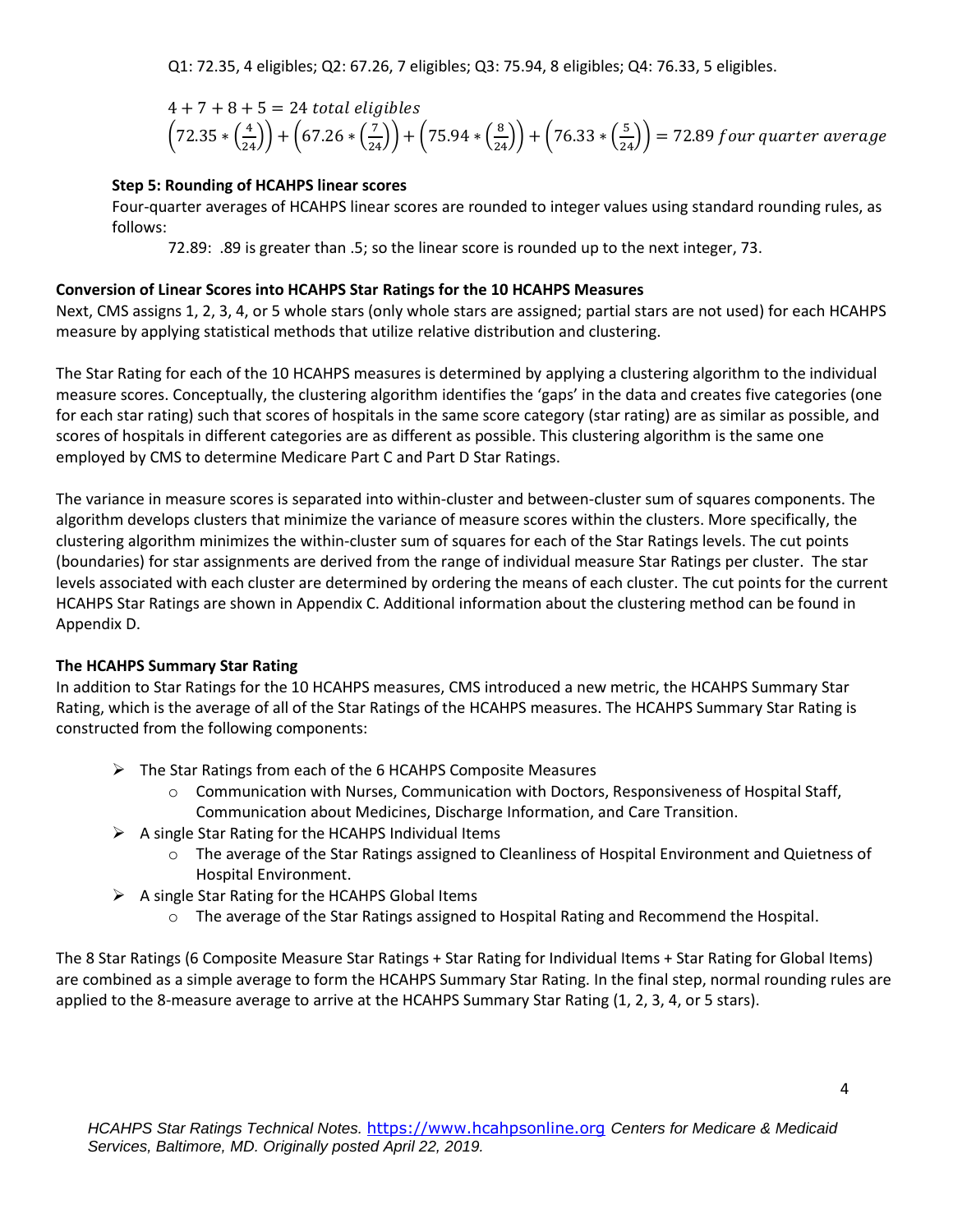### **An example of the calculation of the HCAHPS Summary Star Rating.**

The following is an example of how to calculate the HCAHPS Summary Star Rating. Suppose a hospital has Star Ratings for each of the 10 HCAHPS measures as shown in following table.

|                                            | 10<br><b>HCAHPS</b><br><b>Measure</b><br><b>Star</b><br><b>Ratings</b> | 8 Star<br><b>Ratings</b><br>Used in<br><b>HCAHPS</b><br><b>Summary</b><br><b>Star Rating</b> | 8-Measure<br><b>HCAHPS Summary Star</b><br><b>Rating Average</b><br>(unrounded) | <b>HCAHPS</b><br>Summary<br><b>Star Rating</b><br>(rounded) |
|--------------------------------------------|------------------------------------------------------------------------|----------------------------------------------------------------------------------------------|---------------------------------------------------------------------------------|-------------------------------------------------------------|
| <b>HCAHPS Composite Measures</b>           |                                                                        |                                                                                              |                                                                                 |                                                             |
| <b>Communication with Nurses</b>           | 4                                                                      | 4                                                                                            |                                                                                 | 4                                                           |
| <b>Communication with Doctors</b>          | 3                                                                      | 3                                                                                            |                                                                                 |                                                             |
| Responsiveness of Hospital Staff           | 4                                                                      | 4                                                                                            |                                                                                 |                                                             |
| <b>Communication about Medicines</b>       | 4                                                                      | 4                                                                                            |                                                                                 |                                                             |
| Discharge Information                      | 4                                                                      | 4                                                                                            |                                                                                 |                                                             |
| <b>Care Transition</b>                     | 3                                                                      | 3                                                                                            | $(4+3+4+4+4+3+5+3.5)/8$<br>$= 3.813$                                            |                                                             |
| <b>HCAHPS Individual Items</b>             |                                                                        |                                                                                              |                                                                                 |                                                             |
| <b>Cleanliness of Hospital Environment</b> | 5                                                                      | $(5+5)/2$                                                                                    |                                                                                 |                                                             |
| Quietness of Hospital Environment          | 5                                                                      | $= 5$                                                                                        |                                                                                 |                                                             |
| <b>HCAHPS Global Items</b>                 |                                                                        |                                                                                              |                                                                                 |                                                             |
| <b>Hospital Rating</b>                     | 4                                                                      | $(4+3)/2$                                                                                    |                                                                                 |                                                             |
| Recommend the Hospital                     | 3                                                                      | $= 3.5$                                                                                      |                                                                                 |                                                             |

**Step 1:** Calculate a Star Rating for HCAHPS Individual Items by averaging the Star Ratings for Cleanliness of Hospital Environment and Quietness of Hospital Environment.

In this example, the Star Rating for HCAHPS Individual Items =  $(5+5)/2 = 5$ .

**Step 2:** Calculate a Star Rating for HCAHPS Global Items by averaging the Star Ratings for Hospital Rating and Recommend the Hospital.

In this example, the Star Rating for HCAHPS Global Items = (4+3)/2 = 3.5. *Note: Do not round this average.*

**Step 3:** Calculate the HCAHPS Summary Star Rating as the average of the 6 composite measure Star Ratings, the Star Rating for HCAHPS Individual Items, and the Star Rating for HCAHPS Global Items. In this example, the HCAHPS Summary Star Rating =  $(4+3+4+4+3+5+3.5)/8=3.813$ .

**Step 4:** Lastly, round the 8-Measure HCAHPS Summary Star Rating Average using the rounding table below. In this example, the hospital's HCAHPS Summary Star Rating rounds to 4 stars.

CMS uses standard rounding rules for the assignment of HCAHPS Summary Stars, as follows:

| <b>8-Measure HCAHPS Summary Star Rating</b><br>Average | <b>HCAHPS Summary Star Rating Assignment</b> |
|--------------------------------------------------------|----------------------------------------------|
| $≥1.00$ and <1.50                                      | 1 Star                                       |
| $\geq$ 1.50 and <2.50                                  | 2 Stars                                      |
| $\geq$ 2.50 and <3.50                                  | 3 Stars                                      |
| ≥3.50 and $<4.50$                                      | 4 Stars                                      |
| ≥4.50 and $≤5.00$                                      | 5 Stars                                      |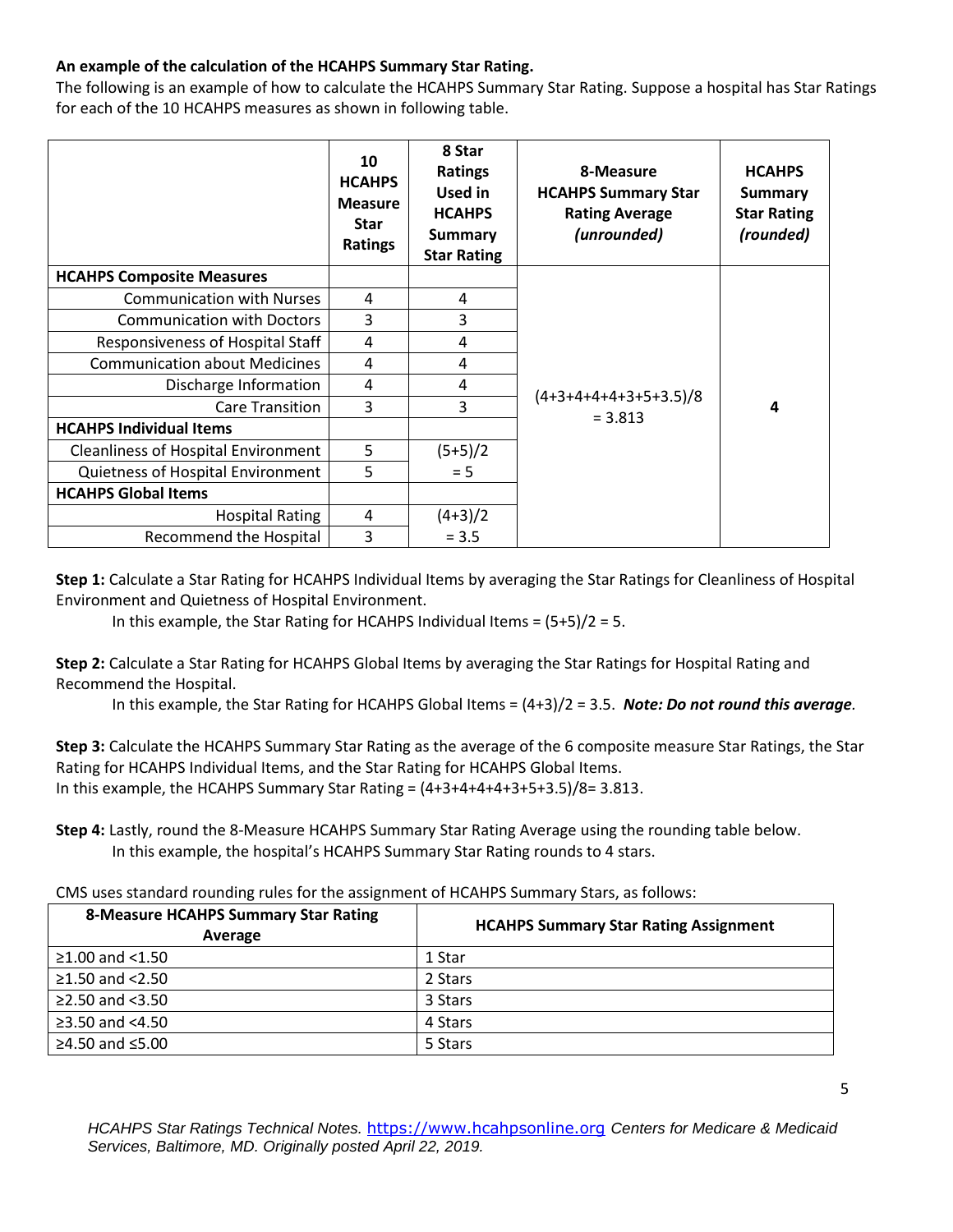## **Appendix A, Table 1a: HCAHPS Patient-Mix Adjustments of Linear Scores for Patients Discharged Between Quarter 4, 2017 and Quarter 2, 2018 (October 1, 2017 to June 30, 2018)**

|                                                                                        | Comm. with Nurses | Comm. with Doctors | Responsiveness of Hosp.<br>Staff | Comm. About Medicines | Env.<br>Cleanliness of Hosp. | Quietness of Hosp. Env. | Discharge Information | Care Transition | Hospital Rating | Recommend the Hospital |
|----------------------------------------------------------------------------------------|-------------------|--------------------|----------------------------------|-----------------------|------------------------------|-------------------------|-----------------------|-----------------|-----------------|------------------------|
| Education (per level;<br>1=8th grade or less and 6=More<br>than 4-year college degree) | 0.0135            | 0.0173             | 0.0230                           | 0.0480                | 0.0135                       | 0.0457                  | 0.0036                | 0.0009          | 0.1041          | 0.0163                 |
| Self-Rated Health (per level;<br>1=Excellent and 5=Poor)                               | 0.0676            | 0.0698             | 0.0907                           | 0.1008                | 0.0647                       | 0.0671                  | 0.0109                | 0.0821          | 0.2578          | 0.0819                 |
| Response Percentile<br>(per 1% of response percentile)                                 | 0.0025            | 0.0025             | 0.0035                           | 0.0037                | 0.0009                       | 0.0004                  | 0.0004                | 0.0025          | 0.0067          | 0.0023                 |
| LANGUAGE SPOKEN AT HOME                                                                |                   |                    |                                  |                       |                              |                         |                       |                 |                 |                        |
| Spanish                                                                                | $-0.0218$         | $-0.0517$          | $-0.0285$                        | $-0.0708$             | 0.0074                       | $-0.0861$               | $-0.0176$             | $-0.0216$       | $-0.4450$       | $-0.1416$              |
| Chinese                                                                                | 0.0677            | 0.0585             | 0.0872                           | 0.0234                | 0.0139                       | $-0.0431$               | $-0.0240$             | 0.0817          | 0.0191          | 0.0031                 |
| R/V/P/O                                                                                | 0.0241            | 0.0127             | 0.0619                           | $-0.0256$             | 0.0498                       | $-0.0829$               | 0.0026                | 0.0602          | 0.0263          | $-0.0124$              |
| English (REFERENCE)                                                                    | 0.0000            | 0.0000             | 0.0000                           | 0.0000                | 0.0000                       | 0.0000                  | 0.0000                | 0.0000          | 0.0000          | 0.0000                 |
| <b>AGE</b>                                                                             |                   |                    |                                  |                       |                              |                         |                       |                 |                 |                        |
| Age 18-24                                                                              | 0.0634            | 0.0649             | 0.1374                           | $-0.1441$             | 0.0422                       | 0.0002                  | $-0.0343$             | $-0.0403$       | 0.6982          | 0.2295                 |
| Age 25-34                                                                              | 0.0330            | 0.0456             | 0.0500                           | $-0.1681$             | 0.0363                       | $-0.0213$               | $-0.0391$             | $-0.0779$       | 0.5568          | 0.1679                 |
| Age 35-44                                                                              | 0.0193            | 0.0291             | 0.0313                           | $-0.1591$             | 0.0572                       | $-0.0027$               | $-0.0397$             | $-0.0696$       | 0.4582          | 0.1383                 |
| Age 45-54                                                                              | $-0.0192$         | $-0.0204$          | $-0.0204$                        | $-0.1953$             | 0.0480                       | $-0.0018$               | $-0.0490$             | $-0.0952$       | 0.2457          | 0.0638                 |
| Age 55-64                                                                              | $-0.0424$         | $-0.0423$          | $-0.0470$                        | $-0.1805$             | 0.0413                       | 0.0019                  | $-0.0504$             | $-0.0998$       | 0.1052          | 0.0274                 |
| Age 65-74                                                                              | $-0.0594$         | $-0.0627$          | $-0.0622$                        | $-0.1698$             | 0.0301                       | $-0.0149$               | $-0.0494$             | $-0.1004$       | $-0.0287$       | $-0.0065$              |
| Age 75-84                                                                              | $-0.0399$         | $-0.0434$          | $-0.0410$                        | $-0.0999$             | 0.0264                       | $-0.0068$               | $-0.0236$             | $-0.0505$       | $-0.0500$       | $-0.0127$              |
| Age 85+ (REFERENCE)                                                                    | 0.0000            | 0.0000             | 0.0000                           | 0.0000                | 0.0000                       | 0.0000                  | 0.0000                | 0.0000          | 0.0000          | 0.0000                 |
| <b>SERVICE LINE</b>                                                                    |                   |                    |                                  |                       |                              |                         |                       |                 |                 |                        |
| Male Medical                                                                           | $-0.0180$         | 0.0027             | $-0.0268$                        | $-0.1061$             | $-0.1159$                    | $-0.0029$               | $-0.0247$             | $-0.0258$       | $-0.0431$       | $-0.0343$              |
| Male Surgical                                                                          | $-0.0485$         | $-0.1550$          | $-0.0739$                        | $-0.1790$             | $-0.1360$                    | $-0.0466$               | $-0.0647$             | $-0.1092$       | $-0.3472$       | $-0.1441$              |
| Female Medical (REFERENCE)                                                             | 0.0000            | 0.0000             | 0.0000                           | 0.0000                | 0.0000                       | 0.0000                  | 0.0000                | 0.0000          | 0.0000          | 0.0000                 |
| <b>Female Surgical</b>                                                                 | $-0.0265$         | $-0.1623$          | $-0.0495$                        | $-0.0561$             | $-0.0232$                    | $-0.0737$               | $-0.0544$             | $-0.0837$       | $-0.2990$       | $-0.1122$              |
| <b>Female Maternity</b>                                                                | $-0.1054$         | $-0.2011$          | $-0.2291$                        | $-0.2335$             | $-0.0066$                    | $-0.2063$               | $-0.0592$             | $-0.0991$       | $-0.6155$       | $-0.2357$              |
| <b>INTERACTIONS</b>                                                                    |                   |                    |                                  |                       |                              |                         |                       |                 |                 |                        |
| Surgical Line $*$ Age <sup>1</sup>                                                     | 0.0018            | 0.0116             | $-0.0016$                        | 0.0007                | $-0.0030$                    | 0.0032                  | $-0.0014$             | 0.0053          | 0.0240          | 0.0094                 |
| Maternity Line * Age <sup>1</sup>                                                      | 0.0071            | 0.0121             | 0.0036                           | 0.0103                | $-0.0075$                    | $-0.0003$               | 0.0088                | 0.0057          | 0.0797          | 0.0231                 |

 $^{\text{1}}$  Age takes on the values of 1 to 8 as follows: (1: 18 to 24); (2: 25 to 34); (3: 35 to 44); (4: 45 to 54); (5: 55 to 64); (6: 65 to 74); (7: 75 to 84); and (8: 85+).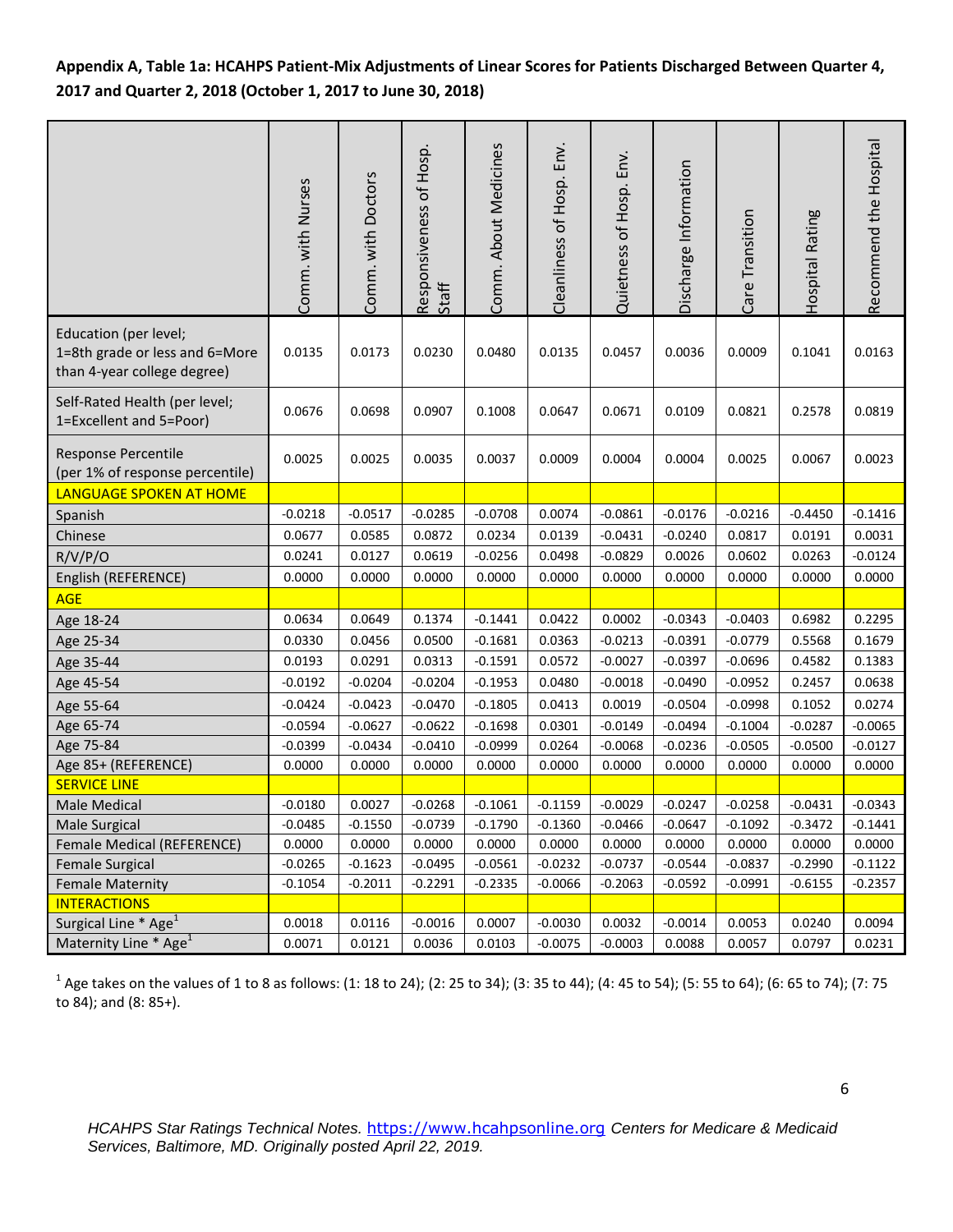## **Appendix A, Table 1b: HCAHPS Patient-Mix Adjustments of Linear Scores for Patients Discharged in Quarter 3, 2018 (July 1, 2018 to September 30, 2018)**

|                                                                                        | Comm. with Nurses | Comm. with Doctors | Responsiveness of Hosp.<br>Staff | Comm. About Medicines | Cleanliness of Hosp. Env. | Quietness of Hosp. Env. | Discharge Information | Care Transition | Hospital Rating | Recommend the Hospital |
|----------------------------------------------------------------------------------------|-------------------|--------------------|----------------------------------|-----------------------|---------------------------|-------------------------|-----------------------|-----------------|-----------------|------------------------|
| Education (per level;<br>1=8th grade or less and 6=More<br>than 4-year college degree) | 0.0181            | 0.0225             | 0.0291                           | 0.0542                | 0.0177                    | 0.0509                  | 0.0047                | 0.0101          | 0.1170          | 0.0201                 |
| Self-Rated Health (per level;<br>1=Excellent and 5=Poor)                               | 0.0398            | 0.0408             | 0.0580                           | 0.0636                | 0.0442                    | 0.0441                  | 0.0051                | 0.0391          | 0.1793          | 0.0564                 |
| Self-Rated Mental Health (per<br>level; 1=Excellent and 5=Poor)                        | 0.0497            | 0.0523             | 0.0571                           | 0.0726                | 0.0344                    | 0.0427                  | 0.0138                | 0.0877          | 0.1479          | 0.0472                 |
| Response Percentile<br>(per 1% of response percentile)                                 | 0.0022            | 0.0022             | 0.0030                           | 0.0032                | 0.0005                    | 0.0000                  | 0.0003                | 0.0022          | 0.0052          | 0.0019                 |
| <b>LANGUAGE SPOKEN AT HOME</b>                                                         |                   |                    |                                  |                       |                           |                         |                       |                 |                 |                        |
| Spanish                                                                                | $-0.0223$         | $-0.0593$          | $-0.0287$                        | $-0.0716$             | 0.0177                    | $-0.0836$               | $-0.0192$             | $-0.0221$       | $-0.4443$       | $-0.1381$              |
| Chinese                                                                                | 0.0415            | 0.0270             | 0.0521                           | 0.0124                | $-0.0071$                 | $-0.0798$               | $-0.0251$             | 0.0774          | $-0.0345$       | $-0.0126$              |
| R/V/P/O                                                                                | 0.0123            | $-0.0020$          | 0.0462                           | $-0.0369$             | 0.0406                    | $-0.0987$               | 0.0041                | 0.0348          | $-0.0242$       | $-0.0303$              |
| English (REFERENCE)                                                                    | 0.0000            | 0.0000             | 0.0000                           | 0.0000                | 0.0000                    | 0.0000                  | 0.0000                | 0.0000          | 0.0000          | 0.0000                 |
| <b>AGE</b>                                                                             |                   |                    |                                  |                       |                           |                         |                       |                 |                 |                        |
| Age 18-24                                                                              | 0.0504            | 0.0773             | 0.1251                           | $-0.1491$             | 0.0515                    | $-0.0087$               | $-0.0331$             | $-0.0407$       | 0.6853          | 0.2200                 |
| Age 25-34                                                                              | 0.0169            | 0.0412             | 0.0403                           | $-0.1847$             | 0.0308                    | $-0.0391$               | $-0.0423$             | $-0.0869$       | 0.5371          | 0.1579                 |
| Age 35-44                                                                              | 0.0123            | 0.0308             | 0.0321                           | $-0.1660$             | 0.0505                    | $-0.0254$               | $-0.0419$             | $-0.0716$       | 0.4667          | 0.1326                 |
| Age 45-54                                                                              | $-0.0223$         | $-0.0117$          | $-0.0220$                        | $-0.1846$             | 0.0526                    | $-0.0127$               | $-0.0522$             | $-0.0928$       | 0.2610          | 0.0636                 |
| Age 55-64                                                                              | $-0.0378$         | $-0.0302$          | $-0.0377$                        | $-0.1716$             | 0.0468                    | 0.0003                  | $-0.0513$             | $-0.0863$       | 0.1332          | 0.0350                 |
| Age 65-74                                                                              | $-0.0527$         | $-0.0475$          | $-0.0512$                        | $-0.1569$             | 0.0377                    | $-0.0138$               | $-0.0491$             | $-0.0860$       | 0.0038          | 0.0037                 |
| Age 75-84                                                                              | $-0.0342$         | $-0.0331$          | $-0.0331$                        | $-0.0846$             | 0.0339                    | $-0.0044$               | $-0.0233$             | $-0.0397$       | $-0.0219$       | $-0.0030$              |
| Age 85+ (REFERENCE)                                                                    | 0.0000            | 0.0000             | 0.0000                           | 0.0000                | 0.0000                    | 0.0000                  | 0.0000                | 0.0000          | 0.0000          | 0.0000                 |
| <b>SERVICE LINE</b>                                                                    |                   |                    |                                  |                       |                           |                         |                       |                 |                 |                        |
| Male Medical                                                                           | $-0.0147$         | 0.0044             | $-0.0215$                        | $-0.0999$             | $-0.1135$                 | 0.0027                  | $-0.0250$             | $-0.0242$       | $-0.0467$       | $-0.0326$              |
| Male Surgical                                                                          | $-0.0215$         | $-0.1371$          | $-0.0519$                        | $-0.1470$             | $-0.1276$                 | $-0.0136$               | $-0.0593$             | $-0.0923$       | $-0.3011$       | $-0.1212$              |
| Female Medical (REFERENCE)                                                             | 0.0000            | 0.0000             | 0.0000                           | 0.0000                | 0.0000                    | 0.0000                  | 0.0000                | 0.0000          | 0.0000          | 0.0000                 |
| <b>Female Surgical</b>                                                                 | $-0.0079$         | $-0.1495$          | $-0.0367$                        | $-0.0317$             | $-0.0209$                 | $-0.0422$               | $-0.0518$             | $-0.0735$       | $-0.2693$       | $-0.0970$              |
| <b>Female Maternity</b>                                                                | $-0.0867$         | $-0.2008$          | $-0.2162$                        | $-0.2267$             | $-0.0182$                 | $-0.1970$               | $-0.0617$             | $-0.0894$       | $-0.5517$       | $-0.2176$              |
| <b>INTERACTIONS</b>                                                                    |                   |                    |                                  |                       |                           |                         |                       |                 |                 |                        |
| Surgical Line * Age <sup>1</sup>                                                       | $-0.0019$         | 0.0094             | $-0.0035$                        | $-0.0029$             | $-0.0036$                 | $-0.0013$               | $-0.0022$             | 0.0034          | 0.0167          | 0.0061                 |
| Maternity Line * Age <sup>1</sup>                                                      | 0.0068            | 0.0171             | 0.0059                           | 0.0206                | 0.0052                    | 0.0083                  | 0.0115                | 0.0049          | 0.0707          | 0.0222                 |

 $^1$  Age takes on the values of 1 to 8 as follows: (1: 18 to 24); (2: 25 to 34); (3: 35 to 44); (4: 45 to 54); (5: 55 to 64); (6: 65 to 74); (7: 75 to 84); and (8: 85+).

*HCAHPS Star Ratings Technical Notes.* [https://www.hcahpsonline.org](https://www.hcahpsonline.org/) *Centers for Medicare & Medicaid Services, Baltimore, MD. Originally posted April 22, 2019.*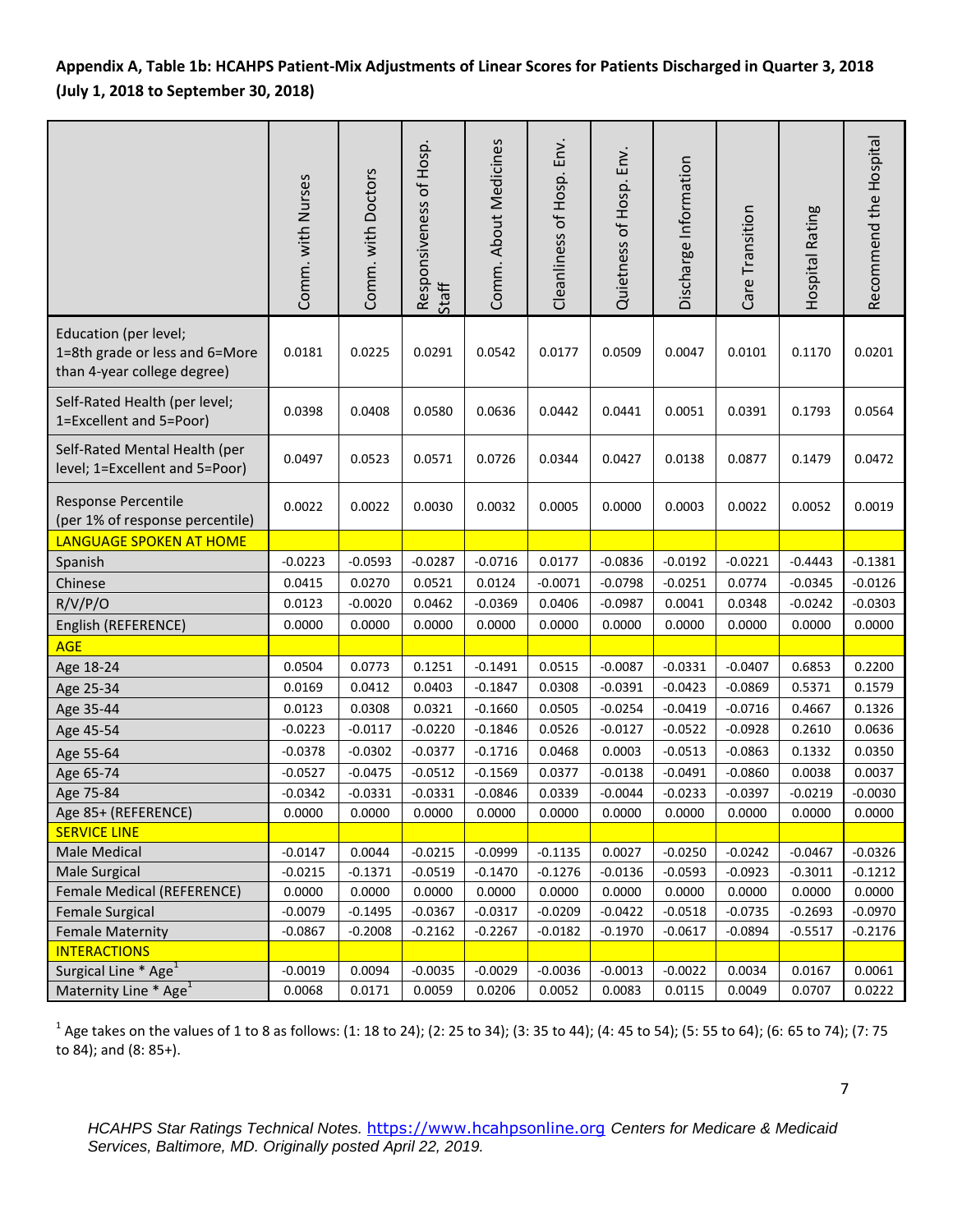### **Appendix A, Table 2a: National Means of PMA Variables for Patients Discharged Between Quarter 4, 2017 and Quarter 2, 2018 (October 1, 2017 to June 30, 2018)**

|                                                                                        | <b>National Mean</b> |
|----------------------------------------------------------------------------------------|----------------------|
| Education (per level;<br>1=8th grade or less and 6=More<br>than 4-year college degree) | 3.597                |
| Self-Rated Health (per level;<br>1=Excellent and 5=Poor)                               | 2.868                |
| Response Percentile                                                                    | 14.5%                |
| <b>LANGUAGE SPOKEN AT HOME</b>                                                         |                      |
| Spanish                                                                                | 4.2%                 |
| Chinese                                                                                | 0.3%                 |
| R/V/P/O                                                                                | 1.4%                 |
| English (REFERENCE)                                                                    | 94.1%                |
| <b>AGE</b>                                                                             |                      |
| Age 18-24                                                                              | 2.5%                 |
| Age 25-34                                                                              | 7.4%                 |
| Age 35-44                                                                              | 4.8%                 |
| Age 45-54                                                                              | 7.7%                 |
| Age 55-64                                                                              | 18.0%                |
| Age 65-74                                                                              | 26.4%                |
| Age 75-84                                                                              | 22.4%                |
| Age 85+ (REFERENCE)                                                                    | 10.6%                |
| <b>SERVICE LINE</b>                                                                    |                      |
| <b>Male Medical</b>                                                                    | 27.6%                |
| Male Surgical                                                                          | 13.2%                |
| Female Medical (REFERENCE)                                                             | 35.5%                |
| <b>Female Surgical</b>                                                                 | 14.8%                |
| <b>Female Maternity</b>                                                                | 8.9%                 |
| <b>INTERACTIONS</b>                                                                    |                      |
| Surgical Line * Age <sup>1</sup>                                                       | 1.548                |
| Maternity Line * Age <sup>1</sup>                                                      | 0.179                |

 $^1$  Age takes on the values of 1 to 8 as follows: (1: 18 to 24); (2: 25 to 34); (3: 35 to 44); (4: 45 to 54); (5: 55 to 64); (6: 65 to 74); (7: 75 to 84); and (8: 85+).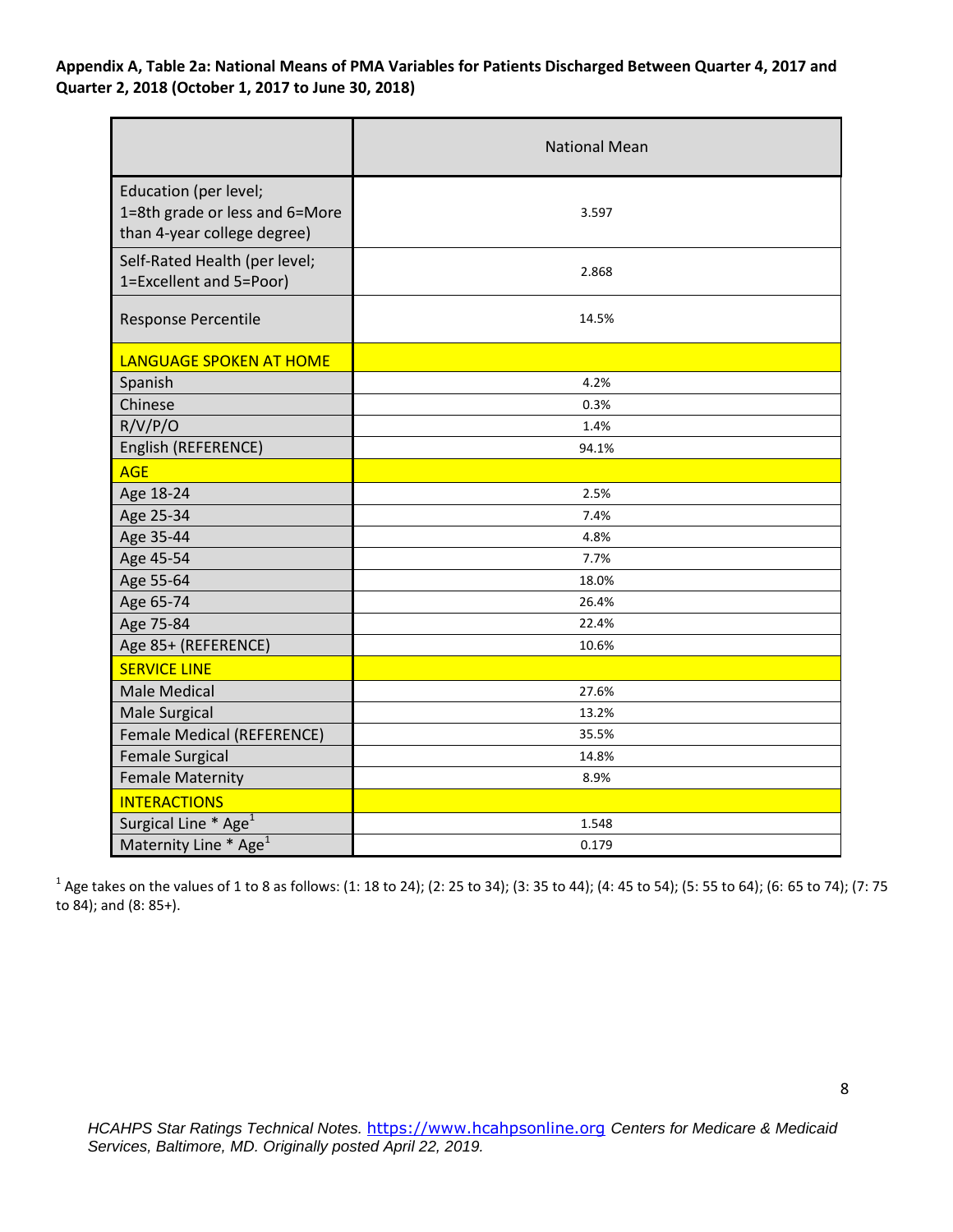## **Appendix A, Table 2b: National Means of PMA Variables for Patients Discharged in Quarter 3, 2018 (July 1, 2018 to September 30, 2018)**

|                                                                                        | <b>National Mean</b> |  |  |  |  |  |
|----------------------------------------------------------------------------------------|----------------------|--|--|--|--|--|
| Education (per level;<br>1=8th grade or less and 6=More<br>than 4-year college degree) | 3.605                |  |  |  |  |  |
| Self-Rated Health (per level;<br>1=Excellent and 5=Poor)                               | 2.921                |  |  |  |  |  |
| Self-Rated Mental Health (per<br>level; 1=Excellent and 5=Poor)                        | 2.304                |  |  |  |  |  |
| Response Percentile                                                                    | 14.4%                |  |  |  |  |  |
| LANGUAGE SPOKEN AT HOME                                                                |                      |  |  |  |  |  |
| Spanish                                                                                | 4.2%                 |  |  |  |  |  |
| Chinese                                                                                | 0.3%                 |  |  |  |  |  |
| R/V/P/O                                                                                | 1.4%                 |  |  |  |  |  |
| English (REFERENCE)                                                                    | 94.1%                |  |  |  |  |  |
| <b>AGE</b>                                                                             |                      |  |  |  |  |  |
| Age 18-24                                                                              | 2.4%                 |  |  |  |  |  |
| Age 25-34                                                                              | 7.9%                 |  |  |  |  |  |
| Age 35-44                                                                              | 5.1%                 |  |  |  |  |  |
| Age 45-54                                                                              | 7.5%                 |  |  |  |  |  |
| Age 55-64                                                                              | 17.7%                |  |  |  |  |  |
| Age 65-74                                                                              | 26.2%                |  |  |  |  |  |
| Age 75-84                                                                              | 22.5%                |  |  |  |  |  |
| Age 85+ (REFERENCE)                                                                    | 10.7%                |  |  |  |  |  |
| <b>SERVICE LINE</b>                                                                    |                      |  |  |  |  |  |
| <b>Male Medical</b>                                                                    | 27.8%                |  |  |  |  |  |
| <b>Male Surgical</b>                                                                   | 12.8%                |  |  |  |  |  |
| Female Medical (REFERENCE)                                                             | 15.2%                |  |  |  |  |  |
| <b>Female Surgical</b>                                                                 | 9.4%                 |  |  |  |  |  |
| <b>Female Maternity</b>                                                                | 35.7%                |  |  |  |  |  |
| <b>INTERACTIONS</b>                                                                    |                      |  |  |  |  |  |
| Surgical Line * Age <sup>1</sup>                                                       | 1.561                |  |  |  |  |  |
| Maternity Line * Age <sup>1</sup>                                                      | 0.191                |  |  |  |  |  |

 $^1$  Age takes on the values of 1 to 8 as follows: (1: 18 to 24); (2: 25 to 34); (3: 35 to 44); (4: 45 to 54); (5: 55 to 64); (6: 65 to 74); (7: 75 to 84); and (8: 85+).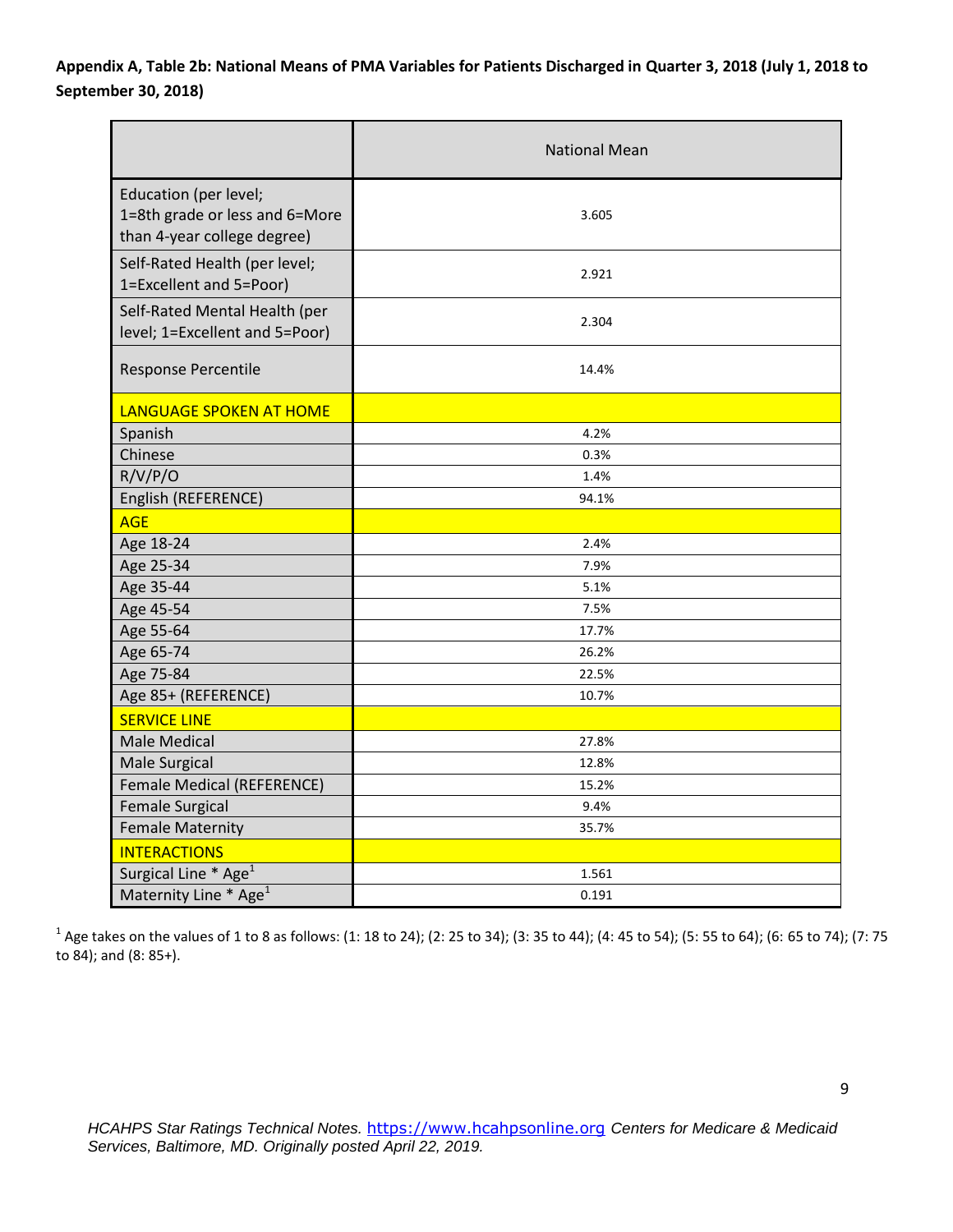**Appendix B: Survey Mode Adjustments of HCAHPS Linear Scores to Adjust to a Reference of Mail Mode (for HCAHPS score adjustments beginning with April 2017 discharges)** 

|                                            | <b>Phone Only</b> | <b>Mixed</b> | <b>Active IVR</b> |
|--------------------------------------------|-------------------|--------------|-------------------|
| <b>HCAHPS Composite Measures</b>           |                   |              |                   |
| <b>Communication with Nurses</b>           | $-0.043$          | $-0.049$     | 0.013             |
| <b>Communication with Doctors</b>          | $-0.020$          | $-0.008$     | 0.036             |
| Responsiveness of Hospital Staff           | $-0.010$          | $-0.055$     | 0.042             |
| <b>Communication about Medicines</b>       | $-0.011$          | $-0.004$     | 0.023             |
| Discharge Information                      | $-0.017$          | $-0.012$     | $-0.016$          |
| <b>Care Transition</b>                     | $-0.024$          | $-0.028$     | 0.009             |
| <b>HCAHPS Individual Items</b>             |                   |              |                   |
| <b>Cleanliness of Hospital Environment</b> | $-0.018$          | $-0.046$     | 0.019             |
| Quietness of Hospital Environment          | $-0.105$          | $-0.080$     | $-0.056$          |
| <b>HCAHPS Global Items</b>                 |                   |              |                   |
| <b>Hospital Rating</b>                     | $-0.166$          | $-0.142$     | 0.079             |
| <b>Recommend the Hospital</b>              | $-0.043$          | $-0.035$     | 0.030             |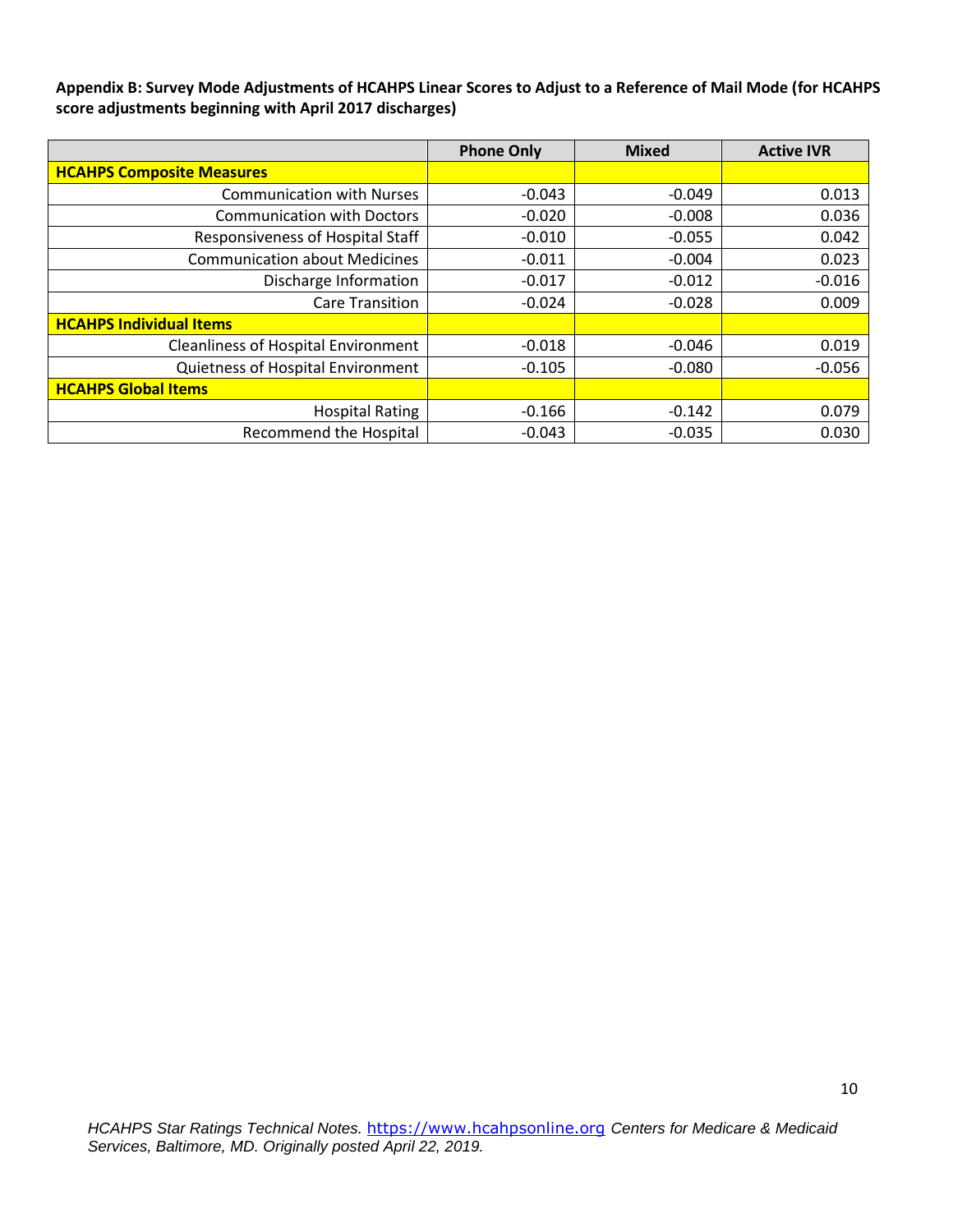**Appendix C: HCAHPS Star Rating Cut Points for Patients Discharged Between Quarter 4, 2017 and Quarter 3, 2018 (October 1, 2017 to September 30, 2018)** 

|                                            | 1 Star | 2 Stars                | 3 Stars          | 4 Stars          | 5 Stars   |
|--------------------------------------------|--------|------------------------|------------------|------------------|-----------|
| <b>HCAHPS Composite Measures</b>           |        |                        |                  |                  |           |
| <b>Communication with Nurses</b>           | < 85   | $≥85$ to <90           | $≥90$ to <93     | $≥93$ to $<95$   | $\geq$ 95 |
| <b>Communication with Doctors</b>          | < 87   | ≥87 to <90             | $≥90$ to <92     | $≥92$ to <95     | $\geq$ 95 |
| Responsiveness of Hospital Staff           | < 78   | $≥78$ to $≤83$         | $≥83$ to $<87$   | ≥87 to <91       | $\geq 91$ |
| <b>Communication about Medicines</b>       | < 72   | $≥72$ to $≤78$         | $≥78$ to $≤82$   | $≥82$ to $≤86$   | $\geq 86$ |
| Discharge Information                      | < 81   | $≥81$ to $≤85$         | $≥85$ to $<88$   | $≥88$ to <92     | $\geq$ 92 |
| <b>Care Transition</b>                     | < 79   | ≥79 to <81             | $\geq 81$ to <83 | $≥83$ to $<87$   | $\geq 87$ |
| <b>HCAHPS Individual Items</b>             |        |                        |                  |                  |           |
| <b>Cleanliness of Hospital Environment</b> | < 83   | $\geq$ 83 to <88       | ≥88 to <91       | $\geq$ 91 to <95 | $\geq$ 95 |
| Quietness of Hospital Environment          | <77    | $≥77$ to $≤81$         | $≥81$ to $≤85$   | $≥85$ to $<89$   | ≥89       |
| <b>HCAHPS Global Items</b>                 |        |                        |                  |                  |           |
| <b>Hospital Rating</b>                     | < 81   | $\geq 81$ to <85       | ≥85 to <89       | $\geq$ 89 to <93 | $\geq$ 93 |
| <b>Recommend the Hospital</b>              | < 81   | $\geq 81$ to $\leq 86$ | $\geq 86$ to <90 | ≥90 to <94       | $\geq 94$ |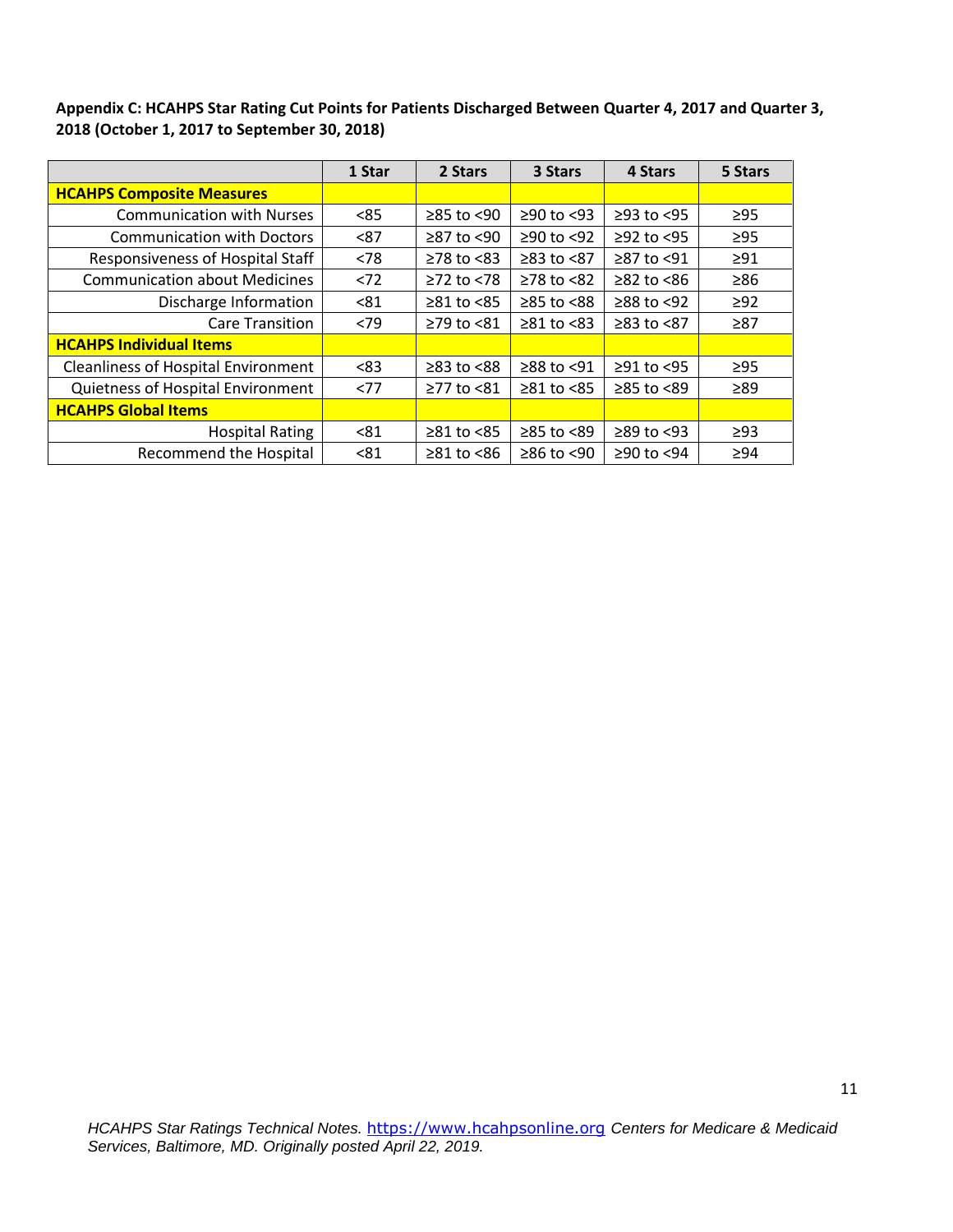### **Appendix D: Individual Measure Star Assignment Process**

Below are detailed steps of the clustering method to develop individual measure stars. For each measure, the clustering method does the following:

- 1. Produces the individual measure distance matrix.
- 2. Groups the measure scores into an initial set of clusters.
- 3. Selects the final set of clusters.

## **1. Produce the individual measure distance matrix.**

For each pair of hospital j and k (j>=k) among the n hospitals with measure score data, compute the Euclidian distance of their measure scores (e.g., the absolute value of the difference between the two measure scores). Enter this distance in row j and column k of a distance matrix with n rows and n columns. This matrix can be produced using the DISTANCE procedure in SAS as follows:

proc distance data=inclusterdat out=distancedat method=Euclid;

```
var interval(measure_score);
   id CCN;
run;
```
In the above code, the input data set, *inclusterdat,* is the list of hospitals with scores for a particular measure. Each record has a unique identifier, CCN. The option *method=Euclid* specifies that distances between hospital measure scores should be based on Euclidean distance. The input data contain a variable called *measure\_score.* In the *var* call, the parentheses around *measure\_score* indicate that *measure\_score* is considered to be an interval or numeric variable. The distances computed by this code are stored to an output data set called *distancedat.* 

## **2. Create a tree of cluster assignments.**

The distance matrix calculated in Step 1 is the input to the clustering procedure. The stored distance algorithm is implemented to compute cluster assignments. The following process is implemented by using the CLUSTER procedure in SAS:

- a. The input measure score distances are squared.
- b. The clusters are initialized by assigning each hospital to its own cluster.
- c. In order to determine which pair of clusters to merge, Ward's minimum variance method is used to separate the variance of the measure scores into within-cluster and between-cluster sum of squares components.
- d. From the existing clusters, two clusters will be selected for merging to minimize the within-cluster sum of squares over all possible sets of clusters that might result from a merge.
- e. Steps b and c are repeated to reduce the number of clusters by one until a single cluster containing all hospitals results.

The result is a data set that contains a tree-like structure of cluster assignments, from which any number of clusters between 1 and the number of hospital measure scores could be computed. The SAS code for implementing these steps is:

proc cluster data=distancedat method=ward outtree=treedat noprint;

id CCN;

run;